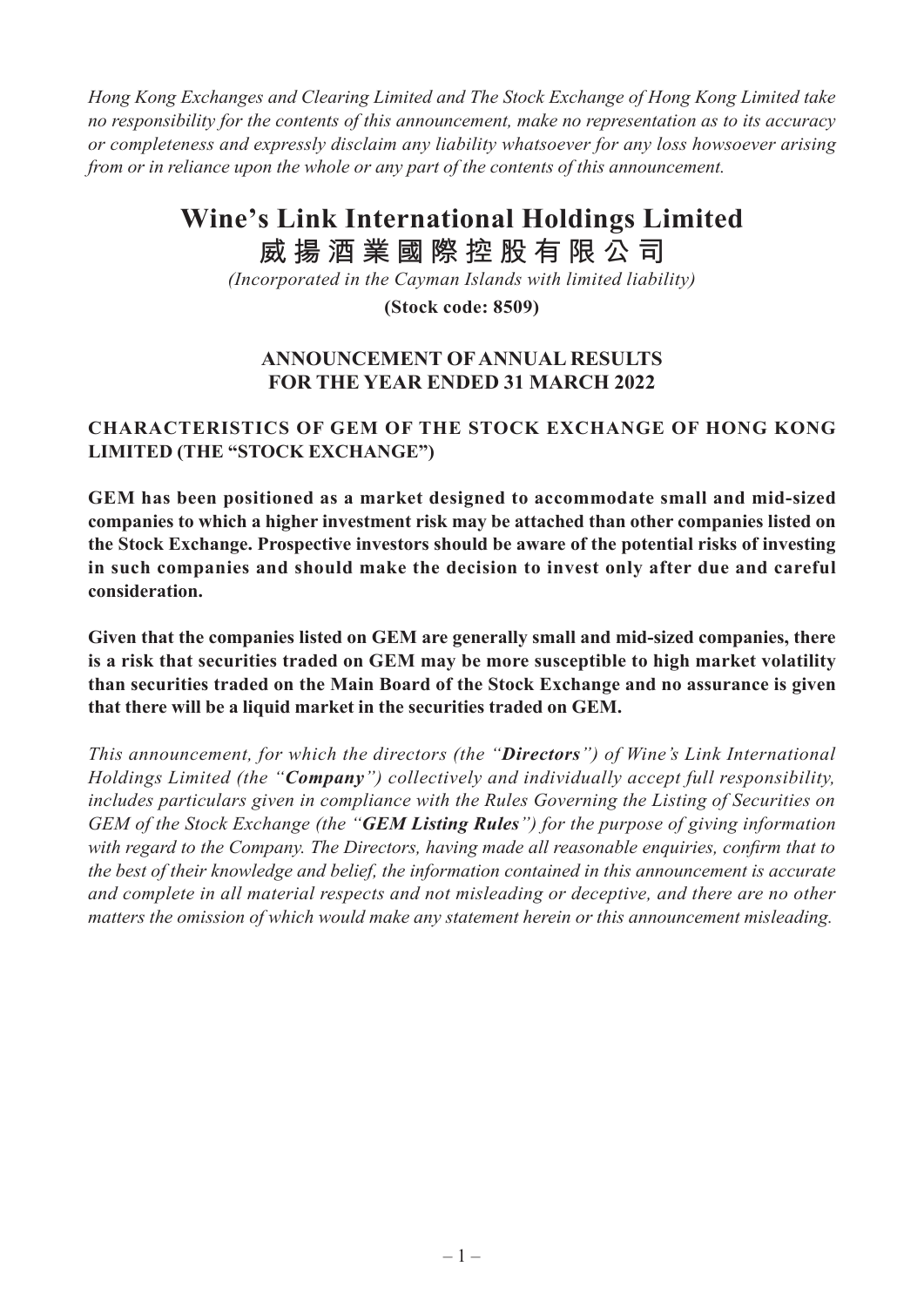The board of Directors (the "**Board**") hereby presents the audited consolidated results of the Company and its subsidiaries (collectively, the "**Group**") for the year ended 31 March 2022 (the "**Year**"), together with the comparative audited figures for the year ended 31 March 2021, as follows:

## **CONSOLIDATED STATEMENT OF PROFIT OR LOSS AND OTHER COMPREHENSIVE INCOME**

*For the year ended 31 March 2022*

|                                                                                           |                | For the year ended |            |
|-------------------------------------------------------------------------------------------|----------------|--------------------|------------|
|                                                                                           |                | 2022               | 2021       |
|                                                                                           | <b>Notes</b>   | <b>HK\$'000</b>    | HK\$'000   |
| Revenue                                                                                   | $\mathfrak{Z}$ | 222,377            | 299,623    |
| Cost of sales                                                                             |                | (155, 813)         | (227, 556) |
| Gross profit                                                                              |                | 66,564             | 72,067     |
| Other income                                                                              |                | 3,421              | 3,094      |
| Other gains and losses, net                                                               |                | (138)              | (469)      |
| Impairment loss/(reversal of impairment loss)<br>under expected credit loss model on      |                |                    |            |
| trade receivables                                                                         |                | (466)              | 363        |
| Selling and distribution expenses                                                         |                | (16, 870)          | (15,072)   |
| Administrative expenses                                                                   |                | (23, 576)          | (20, 213)  |
| Finance costs                                                                             | $\overline{A}$ | (2,690)            | (5,704)    |
| Profit before taxation                                                                    | 5              | 26,245             | 34,066     |
| Income tax expense                                                                        | 6              | (5,668)            | (6, 849)   |
| Profit and total comprehensive income                                                     |                |                    |            |
| for the year                                                                              |                | 20,577             | 27,217     |
| Profit (loss) and total comprehensive<br>income (expense) for the year<br>attributable to |                |                    |            |
| - Owners of the Company                                                                   |                | 21,244             | 27,605     |
| - Non-controlling interests                                                               |                | (667)              | (388)      |
|                                                                                           |                | 20,577             | 27,217     |
| Earnings per share                                                                        |                |                    |            |
| Basic (HK cents)                                                                          | $\overline{7}$ | 5.31               | 6.90       |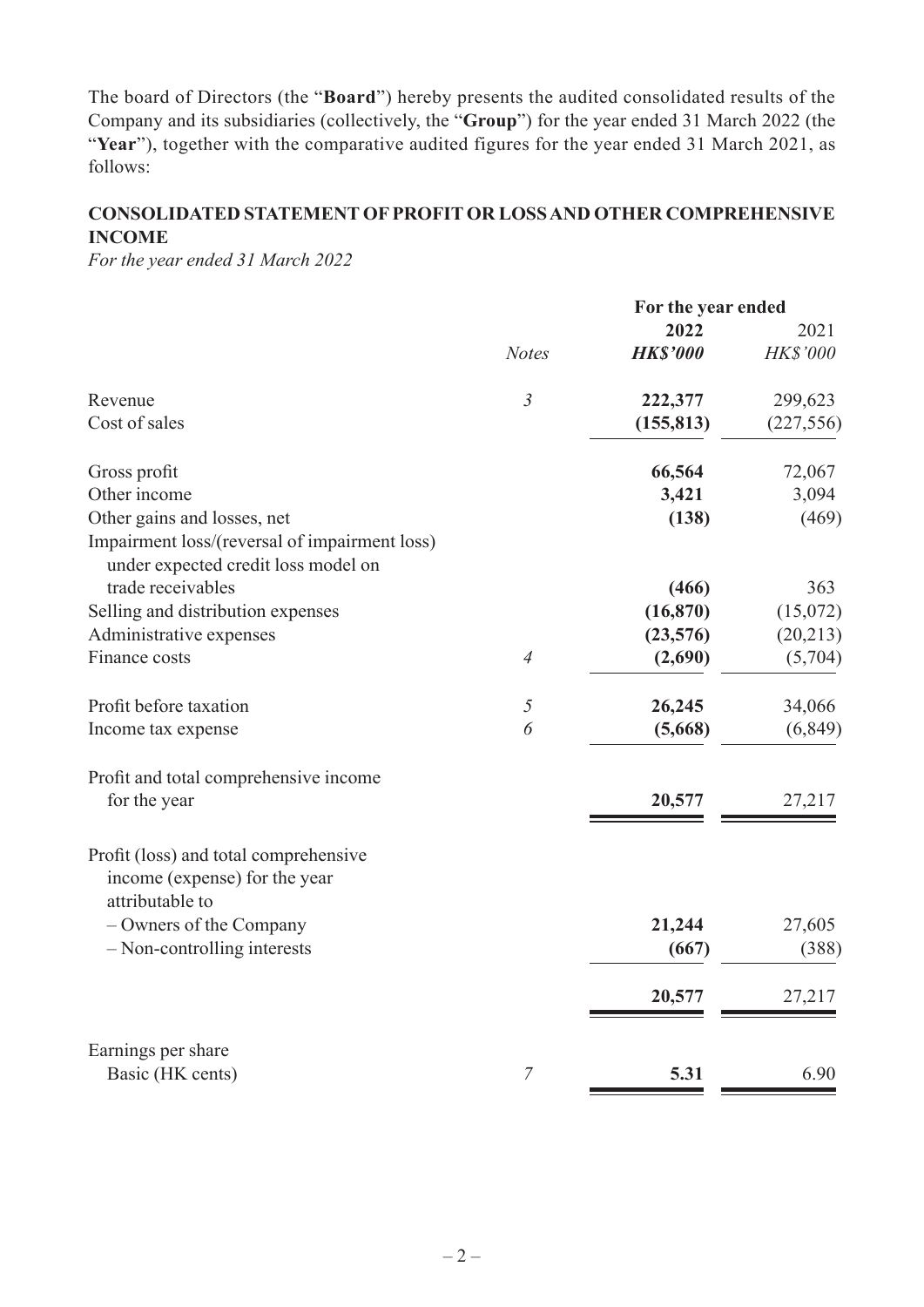# **CONSOLIDATED STATEMENT OF FINANCIAL POSITION**

*At 31 March 2022*

|                                                |              | As at 31 March  |          |
|------------------------------------------------|--------------|-----------------|----------|
|                                                |              | 2022            | 2021     |
|                                                | <b>Notes</b> | <b>HK\$'000</b> | HK\$'000 |
| <b>Non-current assets</b>                      |              |                 |          |
| Property and equipment                         |              | 136,209         | 3,751    |
| Right-of-use assets                            |              | 3,441           | 5,741    |
| Deferred tax assets                            |              | 947             | 774      |
| Deposits                                       |              | 11,236          | 2,177    |
|                                                |              | 151,833         | 12,443   |
| <b>Current assets</b>                          |              |                 |          |
| Inventories                                    |              | 156,805         | 191,817  |
| Trade receivables                              | 9            | 49,138          | 37,758   |
| Other receivables, deposits and<br>prepayments |              | 41,973          | 60,369   |
| Amounts due from shareholders                  |              |                 | 32       |
| Amounts due from related                       |              |                 |          |
| companies                                      |              | 468             | 471      |
| Bank balances and cash                         |              | 5,783           | 46,780   |
|                                                |              | 254,167         | 337,227  |
| <b>Current liabilities</b>                     |              |                 |          |
| Trade payables                                 | 10           | 1,546           | 11,582   |
| Other payables and accrued charges             |              | 3,398           | 5,987    |
| <b>Contract liabilities</b>                    |              | 10,973          | 5,330    |
| Tax payable                                    |              | 10,548          | 5,460    |
| <b>Bank borrowings</b>                         |              | 128,303         | 88,124   |
| Lease liabilities                              |              | 1,948           | 4,732    |
| Provisions                                     |              | 640             | 140      |
|                                                |              | 157,356         | 121,355  |
| <b>Net current assets</b>                      |              | 96,811          | 215,872  |
| <b>Total assets less current liabilities</b>   |              | 248,644         | 228,315  |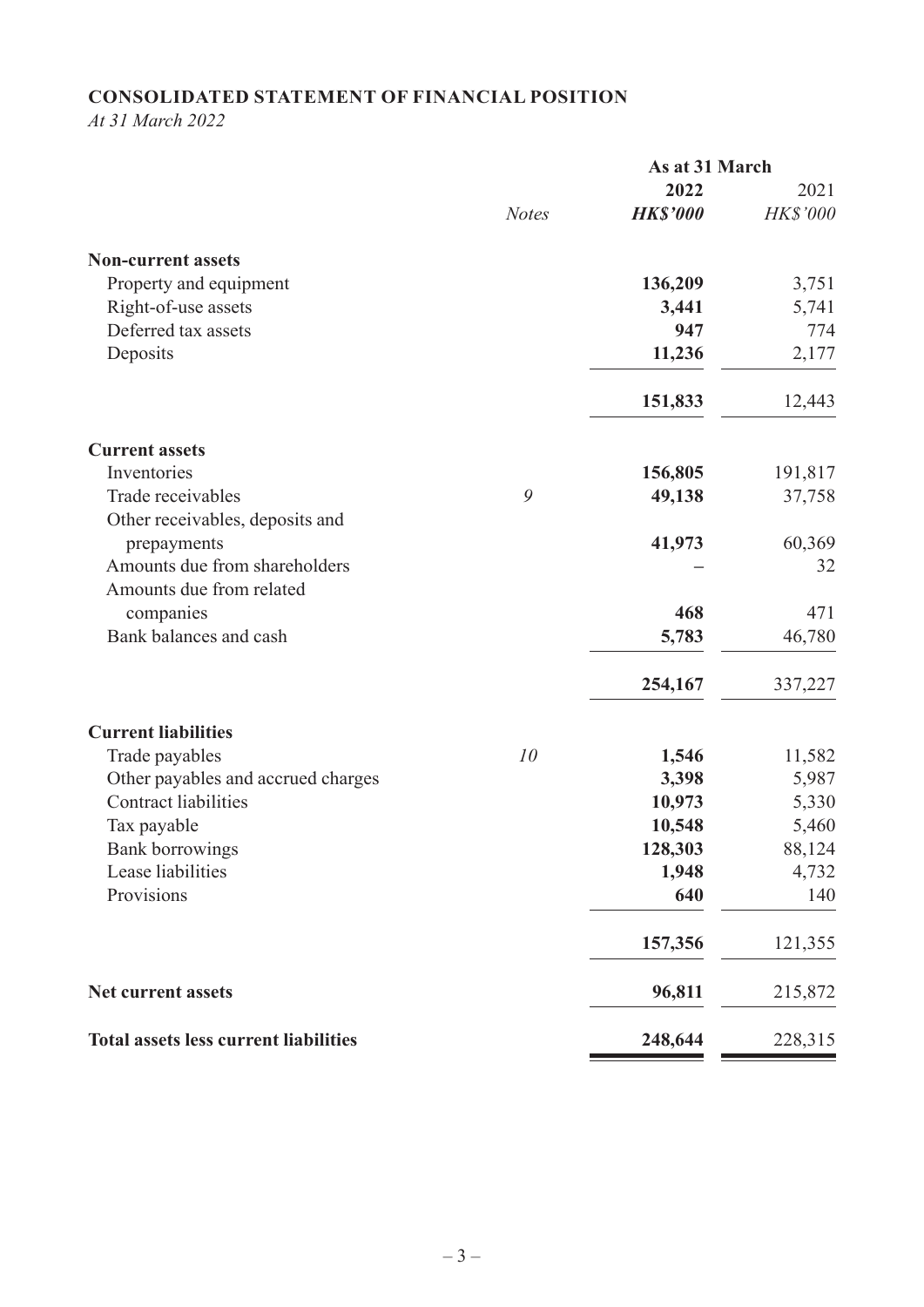|              | As at 31 March  |                 |
|--------------|-----------------|-----------------|
|              | 2022            | 2021            |
| <b>Notes</b> | <b>HK\$'000</b> | <b>HK\$'000</b> |
|              |                 |                 |
|              | 1,696           | 1,444           |
|              |                 | 500             |
|              | 1,696           | 1,944           |
|              | 246,948         | 226,371         |
|              |                 |                 |
|              |                 | 4,000           |
|              | 244,017         | 222,773         |
|              |                 |                 |
|              | 248,017         | 226,773         |
|              | (1,069)         | (402)           |
|              | 246,948         | 226,371         |
|              |                 | 4,000           |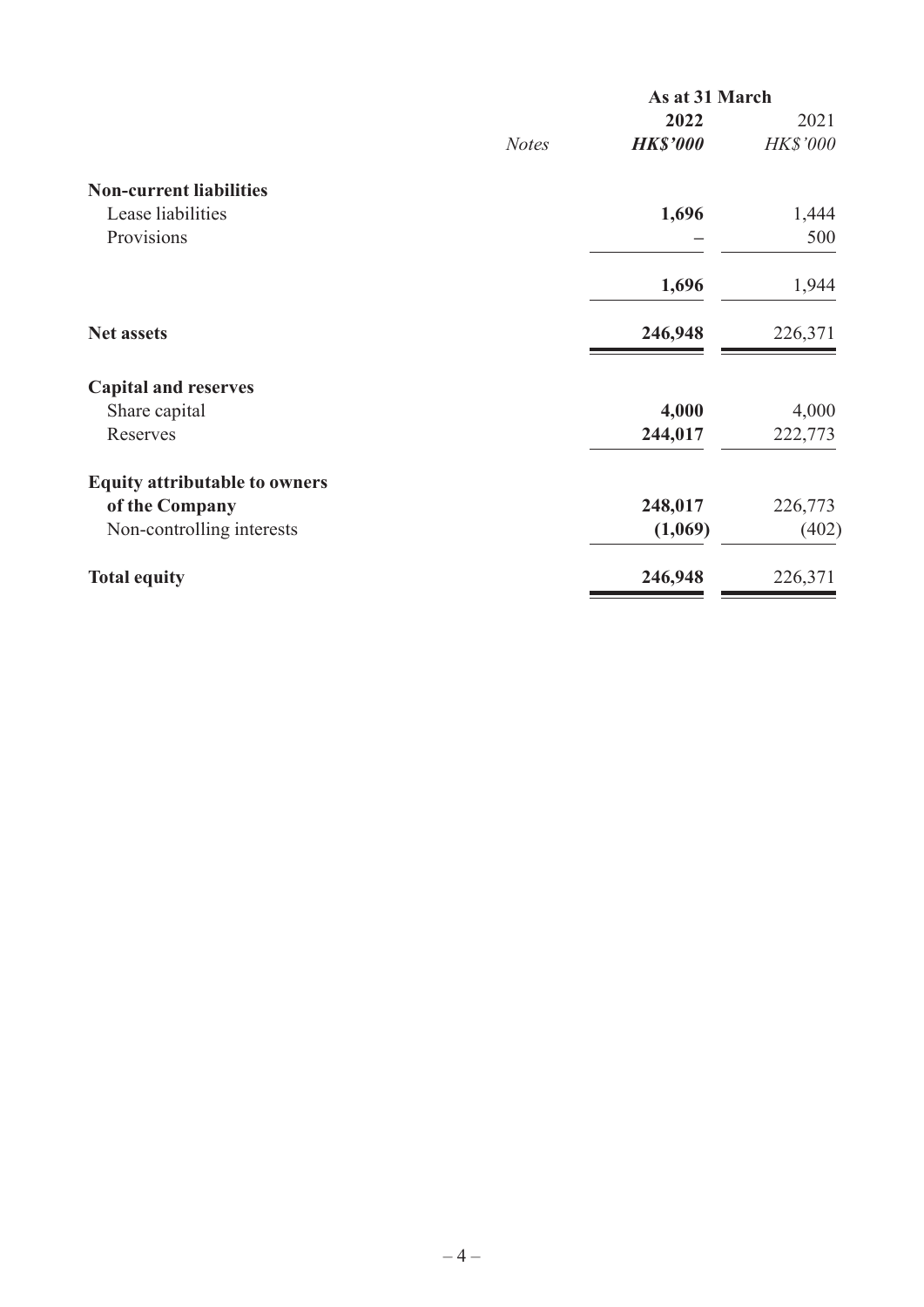## **CONSOLIDATED STATEMENT OF CHANGES IN EQUITY**

*For the year ended 31 March 2022*

|                                                                        |                                            |                                     |                                               | <b>Attributable to owners of the Company</b> |                          |                                              |                                    |
|------------------------------------------------------------------------|--------------------------------------------|-------------------------------------|-----------------------------------------------|----------------------------------------------|--------------------------|----------------------------------------------|------------------------------------|
|                                                                        | <b>Share</b><br>capital<br><b>HK\$'000</b> | <b>Share</b><br>premium<br>HK\$'000 | <b>Other</b><br>reserve<br>HK\$'000<br>(Note) | Accumulated<br>profits<br><b>HK\$'000</b>    | <b>Total</b><br>HK\$'000 | Non-<br>controlling<br>interests<br>HK\$'000 | <b>Total</b><br>equity<br>HK\$'000 |
| At 1 April 2020<br>Profit (loss) and total comprehensive               | 4,000                                      | 76,298                              | 27,458                                        | 91,412                                       | 199,168                  | (14)                                         | 199,154                            |
| income (expense) for the year                                          |                                            |                                     | $\overline{\phantom{0}}$                      | 27,605                                       | 27,605                   | (388)                                        | 27,217                             |
| At 31 March 2021                                                       | 4,000                                      | 76,298                              | 27,458                                        | 119,017                                      | 226,773                  | (402)                                        | 226,371                            |
| Profit (loss) and total comprehensive<br>income (expense) for the year |                                            |                                     | -                                             | 21,244                                       | 21,244                   | (667)                                        | 20,577                             |
| At 31 March 2022                                                       | 4,000                                      | 76,298                              | 27,458                                        | 140,261                                      | 248,017                  | (1,069)                                      | 246,948                            |

*Note:* Other reserve represents the balance of HK\$7,458,000 in relation to the shareholder's contribution in relation to derivative financial instruments entered between Mr. Ting Chi Wai Roy ("**Mr. Roy Ting**"), one of the beneficiary owners of the Company, and the Group during the year ended 31 March 2016 and the effect of reorganisation of HK\$20,000,000 during the year ended 31 March 2016.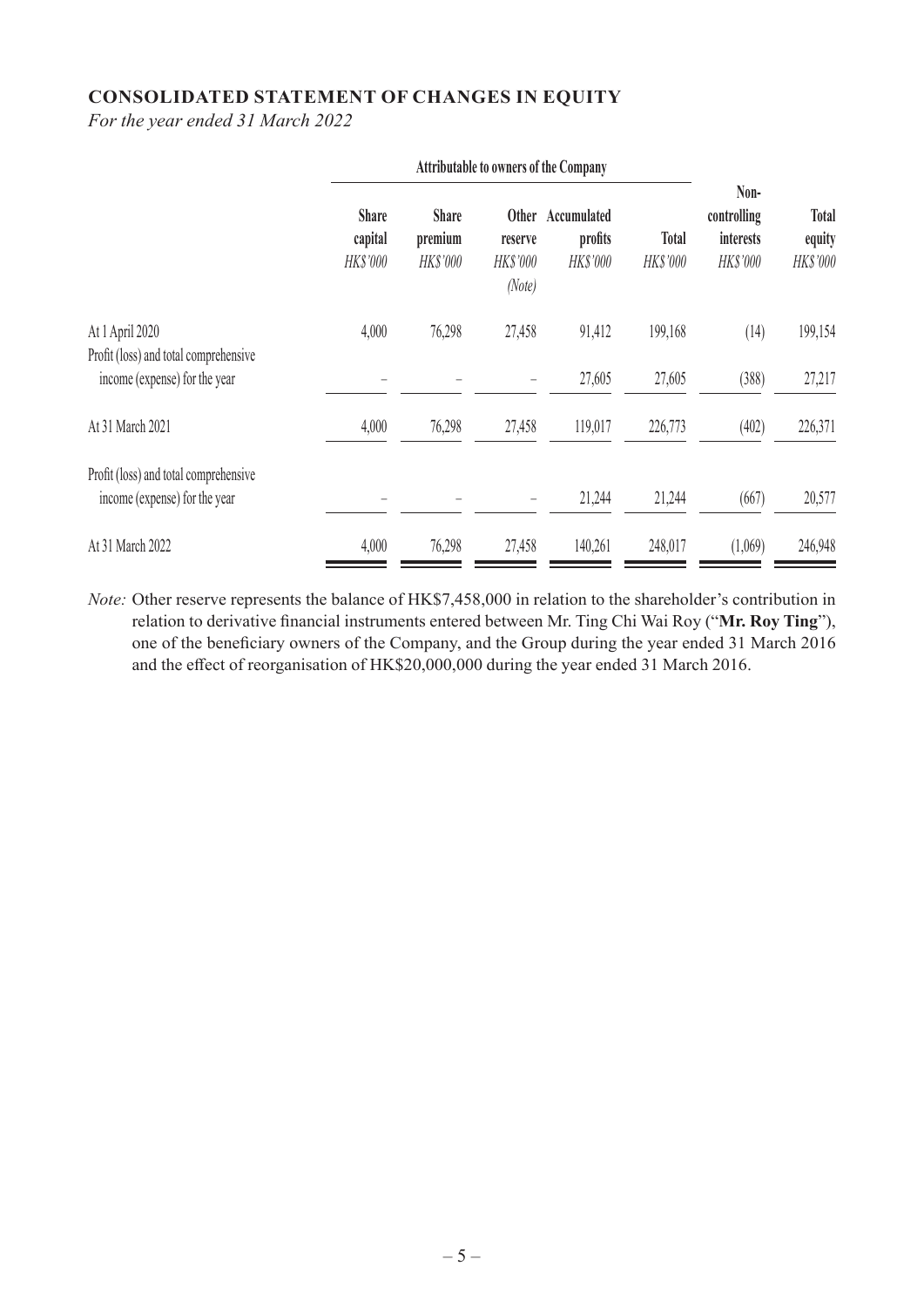## **NOTES TO THE CONSOLIDATED FINANCIAL STATEMENTS**

*For the year ended 31 March 2022*

## **1. GENERAL**

Wine's Link International Holdings Limited (the "**Company**") was incorporated in the Cayman Islands and registered as an exempted company with limited liability under the Companies Law, Chapter 22 (Law 3 of 1961, as consolidated and revised) of the Cayman Islands on 22 September 2016 and the shares of the Company have been listed on GEM of The Stock Exchange of Hong Kong Limited (the "**Stock Exchange**"). The address of the Company's registered office is at PO Box 309, Ugland House, Grand Cayman, KY1-1104, Cayman Islands, and the principal place of business is in 26th Floor, AIA Financial Centre, 712 Prince Edward Road East, San Po Kong, Kowloon, Hong Kong.

The shareholders of the Company are Shirz Limited ("**Shirz**"), a limited company incorporated in the British Virgin Islands (the "**BVI**") which holds 70% equity interests in the Company and wholly owned by Ms. Wong Chi Lou Shirley ("**Ms. Shirley Wong**").

The Company is an investment holding company. The Company and its subsidiaries (the "**Group**") are principally engaged in trading of premium wine and wine cellar.

The consolidated financial statements are presented in Hong Kong dollar ("**HK\$**") which is also the functional currency of the Company.

## **2. APPLICATION OF AMENDMENTS TO HONG KONG FINANCIAL REPORTING STANDARDS ("HKFRSs")**

In the current year, the Group has adopted all the new and revised Hong Kong Financial Reporting Standards ("**HKFRSs**") issued by the Hong Kong Institute of Certified Public Accountants (the "**HKICPA**") that are relevant to its operations and effective for its accounting year beginning on 1 April 2021. HKFRSs comprise Hong Kong Financial Reporting Standards ("**HKFRS**"); Hong Kong Accounting Standards ("**HKAS**"); and Interpretations. The adoption of these new and revised HKFRSs did not result in significant changes to the Group's accounting policies, presentation of the Group's consolidated financial statements and amounts reported for the current year and prior years.

The Group has not applied the new and revised HKFRSs that have been issued but are not yet effective. The Group has already commenced an assessment of the impact of these new and revised HKFRSs but is not yet in a position to state whether these new and revised HKFRSs would have a material impact on its results of operations and financial position.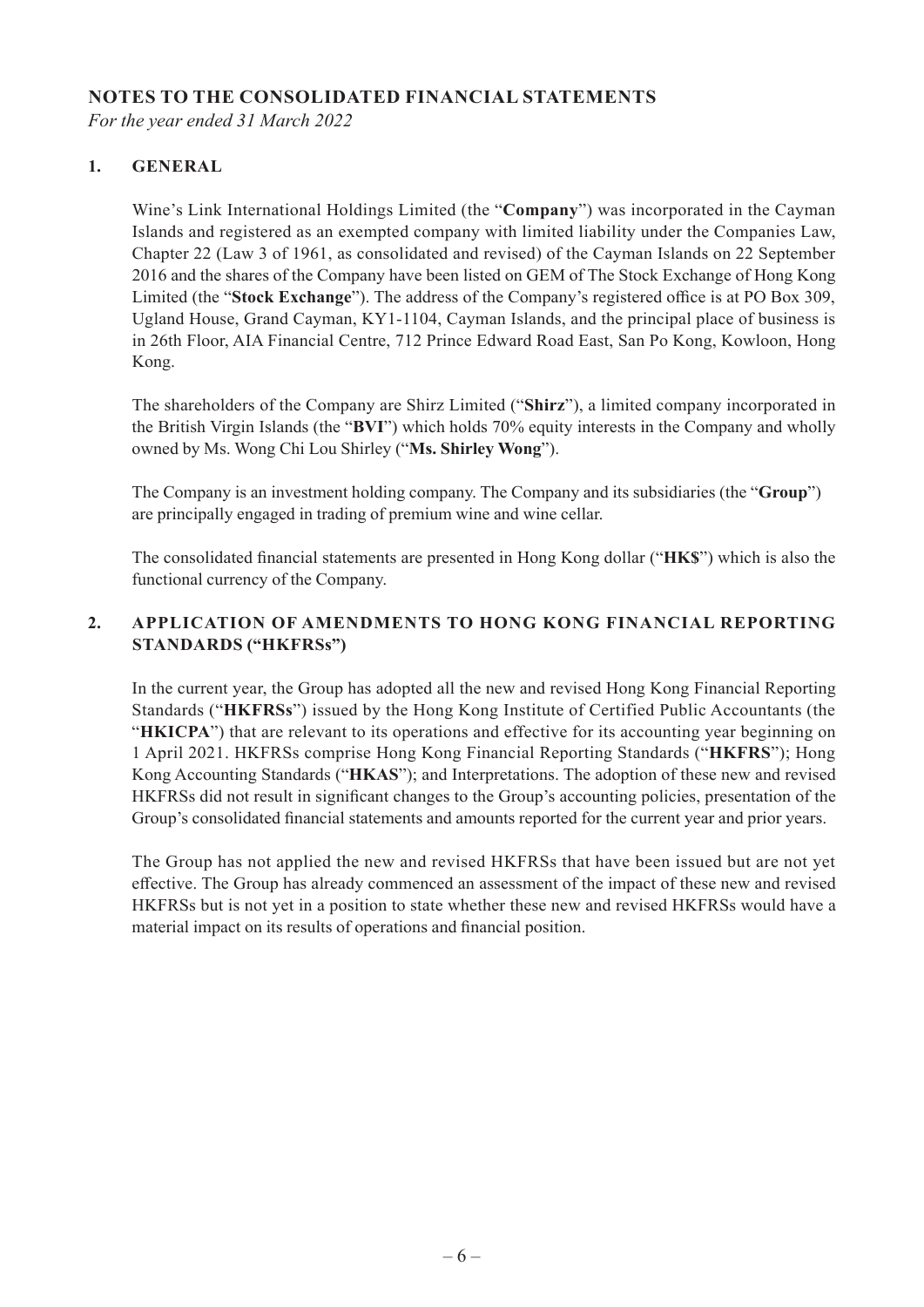#### **3. REVENUE AND SEGMENTAL INFORMATION**

#### **Revenue**

Disaggregation of revenue from contracts with customers was disclosed as follows:

|                                | <b>Year ended 31 March</b> |                 |
|--------------------------------|----------------------------|-----------------|
|                                | 2022                       | 2021            |
|                                | <b>HK\$'000</b>            | <b>HK\$'000</b> |
| Sales of wines products        |                            |                 |
| $-$ Wine products              | 186,049                    | 271,979         |
| - Other alcoholic beverages    | 35,378                     | 26,880          |
| - Wine accessory products      | 950                        | 764             |
|                                | 222,377                    | 299,623         |
| <b>Geographical markets:</b>   |                            |                 |
| Hong Kong                      | 222,228                    | 299,623         |
| <b>PRC</b>                     | 149                        |                 |
| Timing of revenue recognition: |                            |                 |
| A point in time                | 222,377                    | 299,623         |

For sales of wines products, other alcoholic beverages and wine accessory products revenue is recognised when the control of goods is transferred, being when the goods are delivered to the customer's specific location. Transportation and other related activities that incurred before customers obtain control of the related products are considered as fulfilment activities. A receivable is recognised by the Group when the goods are delivered to the customers as this represents the Group's right to consideration becomes unconditional, as only the passage of time is required before payment is due. The contracts signed with the customers are fixed price contracts. The normal credit term is 30 to 120 days upon delivery.

All the Group's contracts with customers with unsatisfied performance obligations have original expected duration of one year or less. As permitted under HKFRS 15, the transaction price allocated to the remaining performance obligations (unsatisfied or partially unsatisfied) as at 31 March 2022 and 2021 is not disclosed.

#### **Segmental information**

The Group's operations are solely derived from sale and distribution of wine products, other alcoholic beverages and wine accessory products in Hong Kong during the year. For the purposes of resources allocation and performance assessment, the chief operating decision maker (i.e. the chief executive of the Group) reviews the overall results and financial position of the Group as a whole prepared based on same accounting policies set out in annual report. Accordingly, the Group has only one single operating segment and no further analysis of this single segment is presented.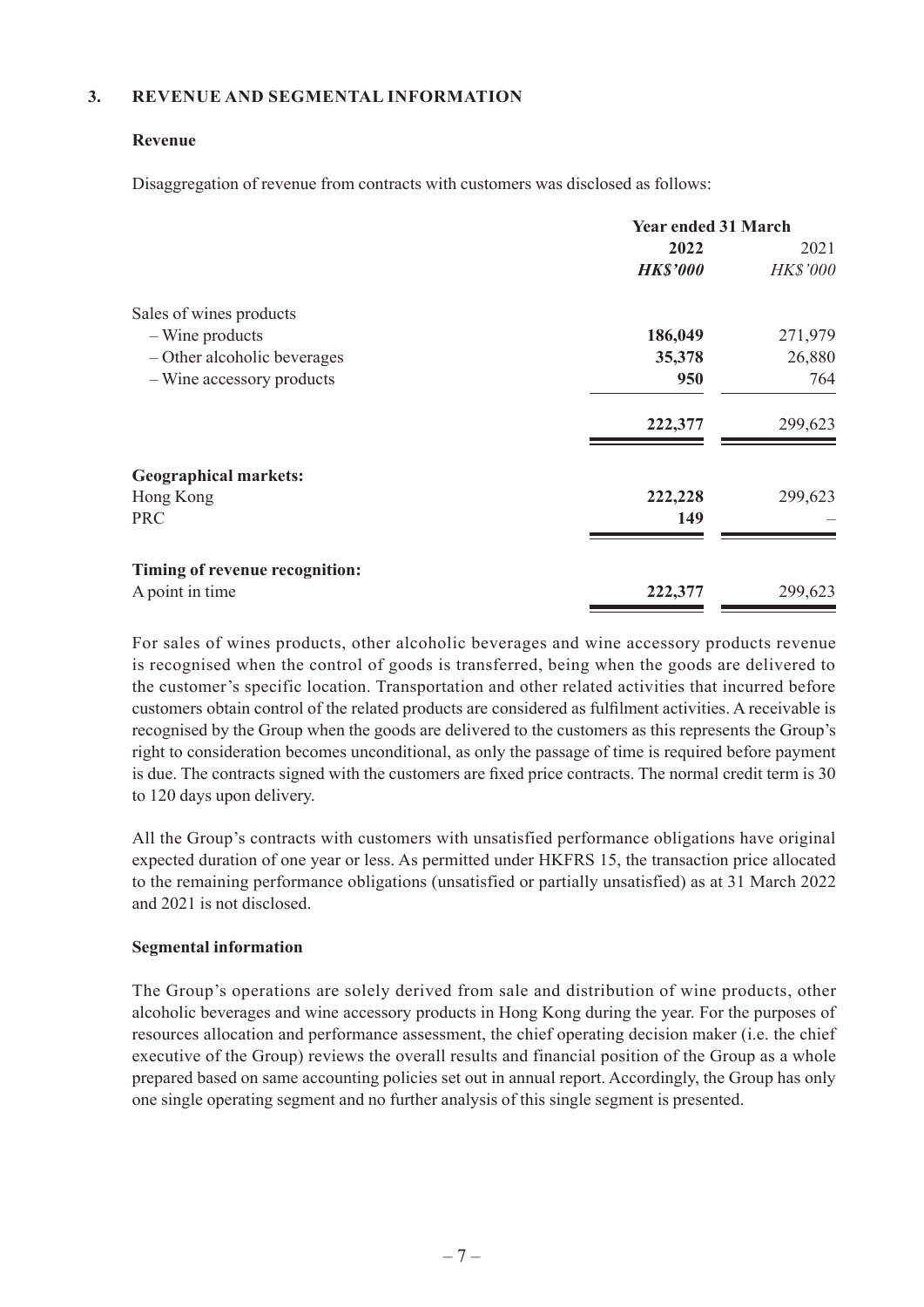#### **Geographical information**

No geographical segment information is presented as the Group's revenue are all derived from Hong Kong based on the location of goods delivered and the Group's property and equipment are all located in Hong Kong by physical location of assets.

#### **Information about major customers**

No individual customer was accounted for over 10% of the Group's total revenue during both years.

#### **4. FINANCE COSTS**

|                                          | <b>Year ended 31 March</b> |          |
|------------------------------------------|----------------------------|----------|
|                                          | 2022                       | 2021     |
|                                          | <b>HK\$'000</b>            | HK\$'000 |
| The finance costs represent interest on: |                            |          |
| - bank borrowings                        | 2,441                      | 5,315    |
| - lease liabilities                      | 249                        | 389      |
|                                          | 2,690                      | 5,704    |

#### **5. PROFIT BEFORE TAXATION**

|                                              | <b>Year ended 31 March</b> |                 |
|----------------------------------------------|----------------------------|-----------------|
|                                              | 2022                       | 2021            |
|                                              | <b>HK\$'000</b>            | <b>HK\$'000</b> |
| Profit before taxation has been arrived      |                            |                 |
| at after charging (crediting):               |                            |                 |
| Auditor's remuneration                       | 723                        | 1,450           |
| Cost of inventories recognised as an expense | 155,813                    | 227,556         |
| Depreciation of property and equipment       | 3,710                      | 1,790           |
| Depreciation of right-of-use assets          | 4,916                      | 5,028           |
| COVID-19-related rent concessions            |                            |                 |
| (included in selling and distribution)       |                            |                 |
| expenses)                                    |                            | (428)           |
| Directors' remuneration                      | 1,440                      | 1,272           |
| Other staff costs                            |                            |                 |
| Salaries and other benefits                  | 12,886                     | 11,946          |
| Retirement benefits scheme contributions     | 553                        | 501             |
| Total staff costs                            | 14,879                     | 13,719          |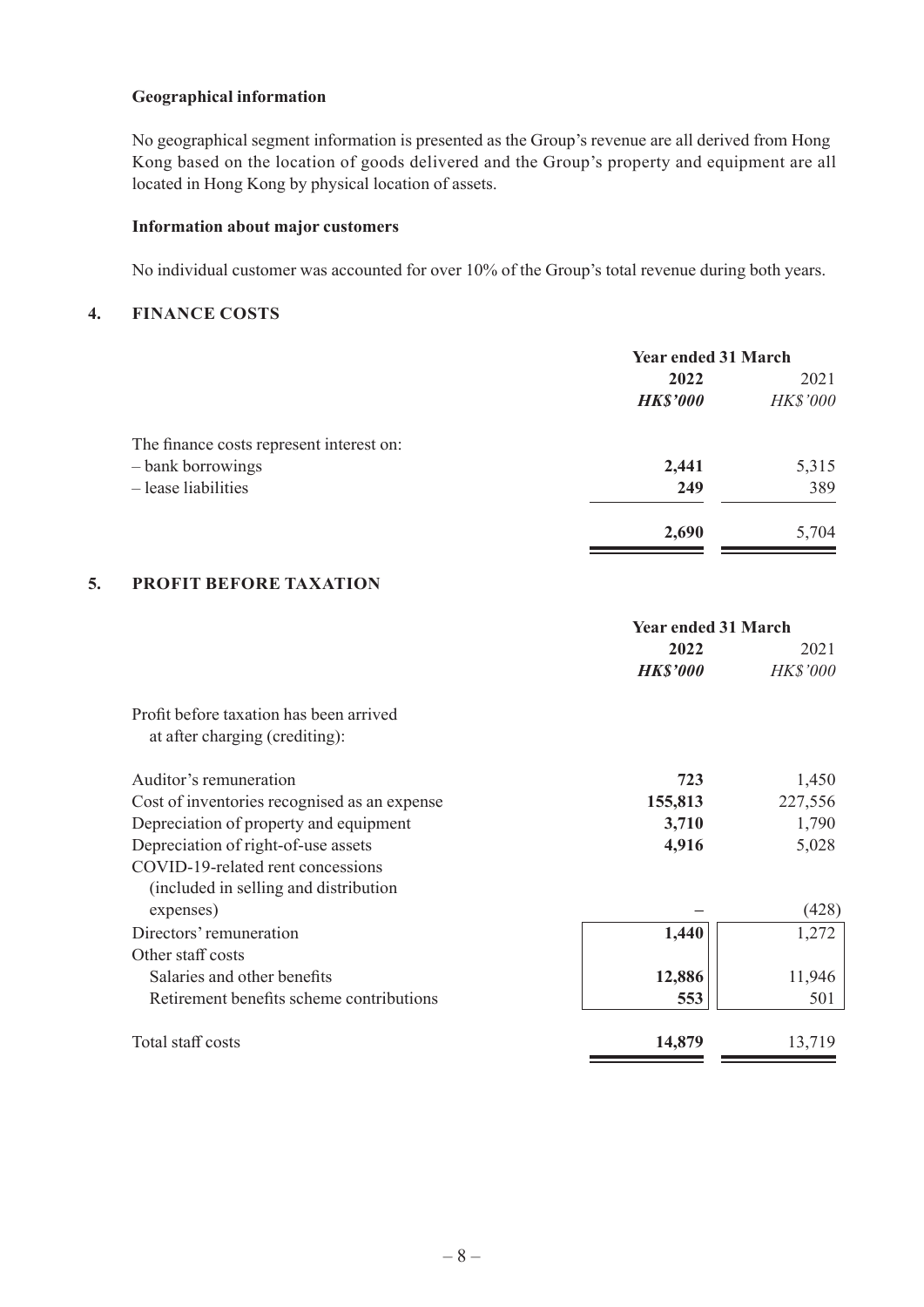#### **6. INCOME TAX EXPENSE**

|                                                 | <b>Year ended 31 March</b> |                 |
|-------------------------------------------------|----------------------------|-----------------|
|                                                 | 2022                       | 2021            |
|                                                 | <b>HK\$'000</b>            | <b>HK\$'000</b> |
| Hong Kong Profits Tax:                          |                            |                 |
| $-$ Current tax                                 | 6,072                      | 6,383           |
| $-(\text{Over})$ under provision in prior years | (231)                      | 578             |
| Deferred tax credit                             | (173)                      | (112)           |
|                                                 | 5,668                      | 6,849           |

The Hong Kong Profits Tax is calculated at 8.25% on the first HK\$2 million of the estimated assessable profits and at 16.5% on the estimated assessable profits above HK\$2 million for the qualifying group entity. The profits of the group entities not qualifying for the two-tiered profits tax regime will be taxed at a flat rate of 16.5%.

#### **7. EARNINGS PER SHARE**

The calculation of the basic earnings per share attributable to owners of the Company is based on the following data:

|                                                         | <b>Year ended 31 March</b> |                 |
|---------------------------------------------------------|----------------------------|-----------------|
|                                                         | 2022                       | 2021            |
|                                                         | <b>HK\$'000</b>            | <b>HK\$'000</b> |
| Earnings:                                               |                            |                 |
| Profit for the year attributable to owners of           |                            |                 |
| the Company for the purpose of basic earnings per share | 21,244                     | 27,605          |
|                                                         | <b>Year ended 31 March</b> |                 |
|                                                         | 2022                       | 2021            |
|                                                         | $\boldsymbol{v}$           | 000'            |
| Number of shares:                                       |                            |                 |
| Number of ordinary shares for the                       |                            |                 |
| purpose of basic earnings per share                     | 400,000                    | 400,000         |

No diluted earnings per share for both years were presented as there were no potential ordinary shares in issue during both years.

#### **8. DIVIDEND**

No dividend was paid or proposed for ordinary shareholders of the Company or other group entities comprising the Group during both years, nor has any dividend been proposed since the end of each reporting period (2021: Nil).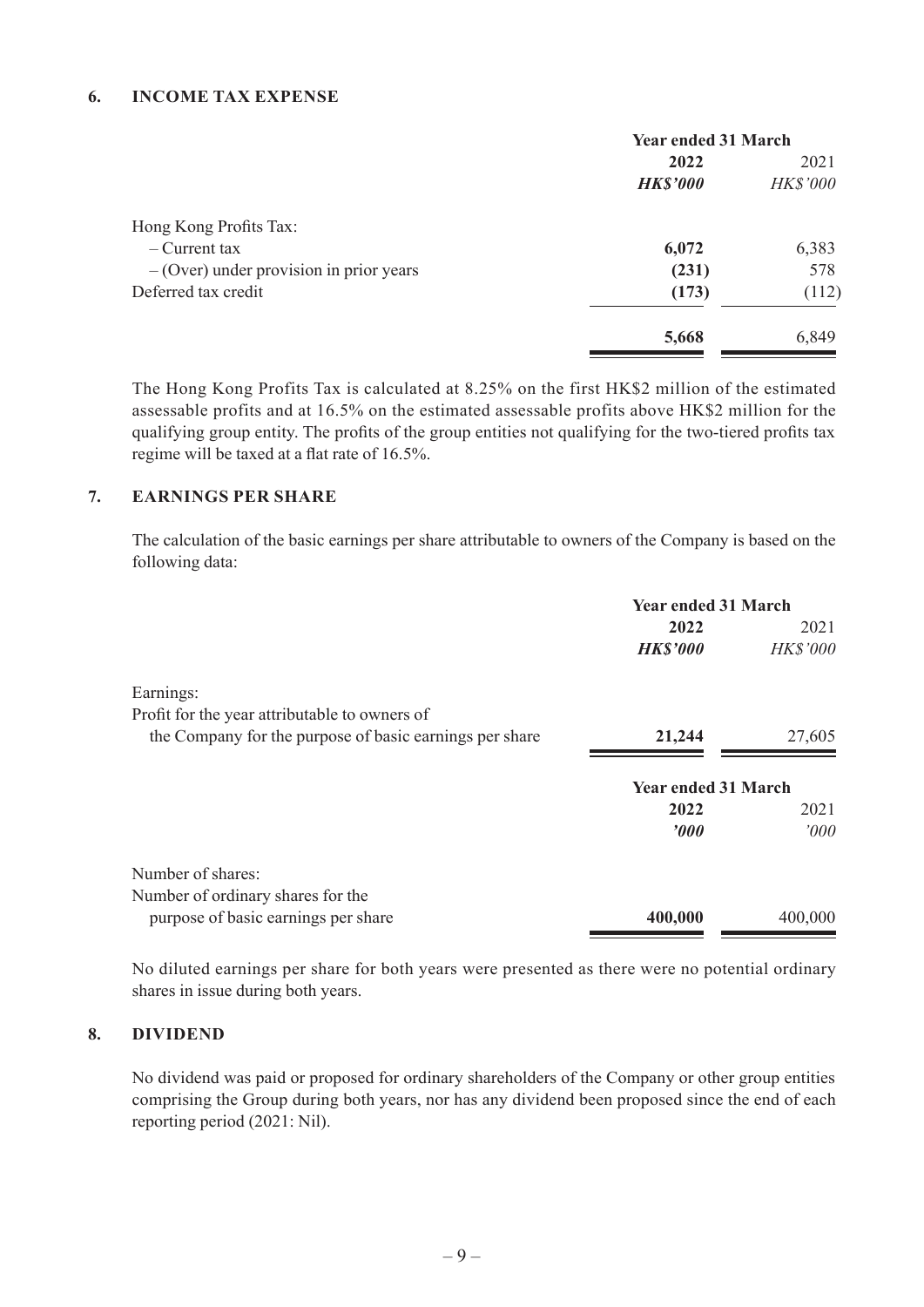#### **9. TRADE RECEIVABLES**

|                                   | As at 31 March  |                 |
|-----------------------------------|-----------------|-----------------|
|                                   | 2022            | 2021            |
|                                   | <b>HK\$'000</b> | <b>HK\$'000</b> |
| Gross carrying amount             | 49,917          | 38,071          |
| Less: allowance for credit losses | (779)           | (313)           |
|                                   | 49,138          | 37,758          |

The Group's credit terms of 30 to 120 days is granted to its trade customers. The following is an ageing analysis of the trade receivables, net of allowance for credit losses, presented based on the invoice dates, which approximated to the respective dates on which revenue was recognised, at the end of the reporting period:

|              | As at 31 March  |          |
|--------------|-----------------|----------|
|              | 2022            | 2021     |
|              | <b>HK\$'000</b> | HK\$'000 |
| $0-30$ days  | 9,706           | 14,235   |
| 31-60 days   | 7,929           | 8,408    |
| $61-90$ days | 13,682          | 8,015    |
| 91-180 days  | 14,922          | 4,928    |
| 181-365 days | 2,899           | 2,172    |
|              | 49,138          | 37,758   |

#### **10. TRADE PAYABLES**

The credit period on purchases of goods is up to 90 days. The following is an ageing analysis of trade payables based on the invoice dates at the end of the reporting period:

|                 | As at 31 March  |          |
|-----------------|-----------------|----------|
|                 | 2022            | 2021     |
|                 | <b>HK\$'000</b> | HK\$'000 |
| Trade payables: |                 |          |
| $0-30$ days     | 423             | 243      |
| 31-60 days      |                 | 891      |
| $61-90$ days    | 587             | 208      |
| 91-180 days     | 513             | 3,647    |
| 181-365 days    | 23              | 6,593    |
|                 | 1,546           | 11,582   |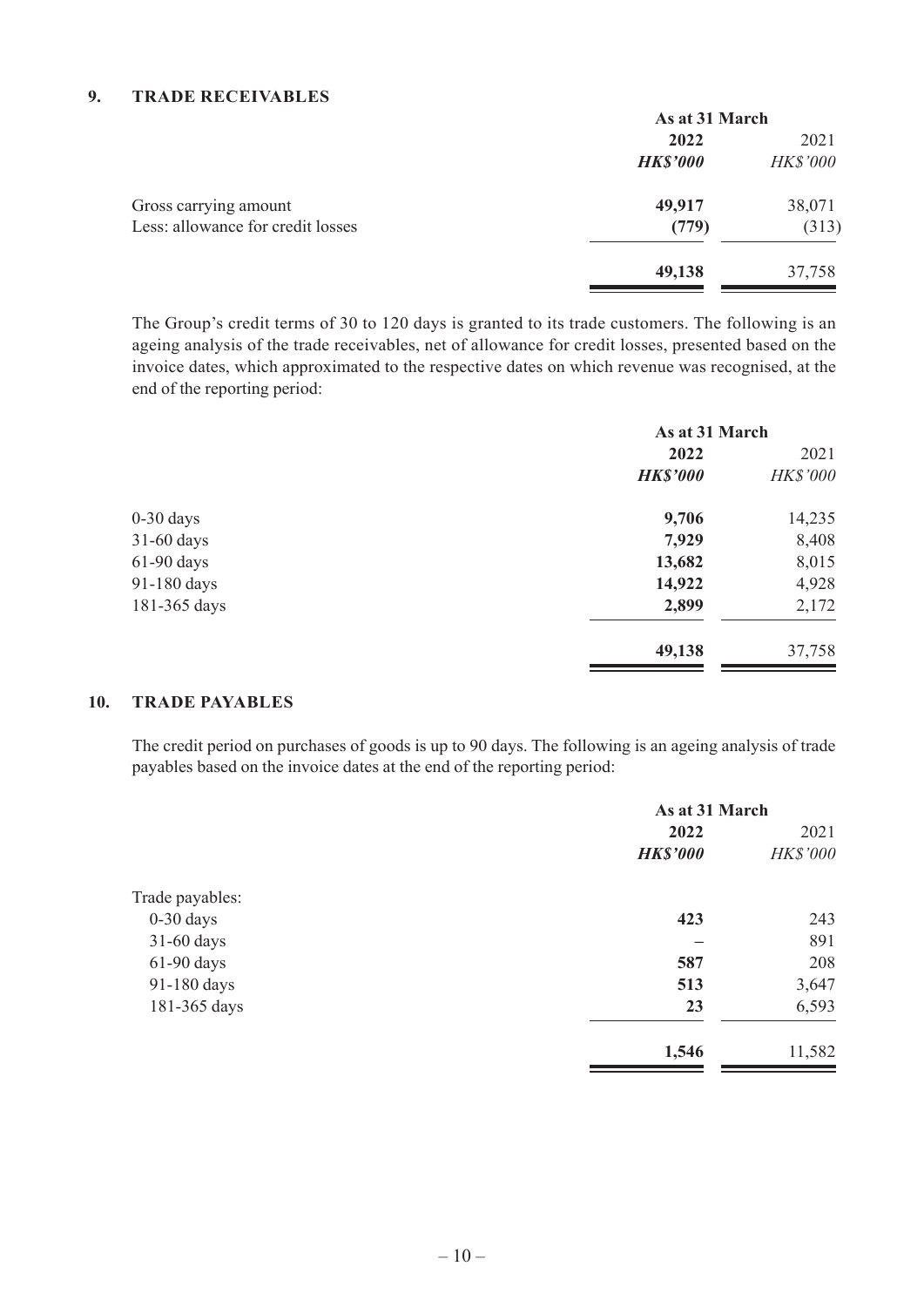# **MANAGEMENT DISCUSSION AND ANALYSIS**

## **BUSINESS REVIEW**

The business of the Group primarily involves the wholesale and retail of a wide spectrum of wine products and other alcoholic beverages in Hong Kong with a focus on premium collectible red wine. The Group has a comprehensive product portfolio consisting of (i) wine products such as premium collectible red wine, fine red wine and white wine; (ii) other alcoholic beverages such as champagne, whisky and sake; and (iii) wine accessory products such as wine decanters, wine glasses and wine openers, for customers' selection.

The outbreak of the novel coronavirus (COVID-19) pandemic (the "**COVID-19 Outbreak**") which lasts during the past two years deeply affected the retail business in Hong Kong. Like other industries, the Group also faced difficulties in operating its wine business, especially during the Year. Despite the impact of the COVID-19 Outbreak on offline sales, the Group has seized the opportunity of launching our products online to capture the demands of customers for our products at home during the Year. The Board believes that the Group can capture the opportunity arising from the different trends in the wine industry in long term.

# **FINANCIAL REVIEW**

## **Revenue**

Revenue of the Group decreased by approximately 25.8% from approximately HK\$299.6 million for the year ended 31 March 2021 to approximately HK\$222.4 million for the Year. The decrease was mainly due to the recent waves of pandemic which was widely spread during the Year. The HKSAR government imposed very strict control measures to avoid social gathering. As such, the demand of our products was largely decreased.

## **Cost of sales**

The Group's cost of sales consists of the procurement of wine products and other alcoholic beverages from the suppliers. The Group recognises cost of sales upon the conclusion of a sales transaction. The cost of sales decreased by approximately 31.5% from approximately HK\$227.6 million for the year ended 31 March 2021 to approximately HK\$155.8 million for the Year. The decrease in cost of sales was directly correlated with the decrease in revenue for the Year.

## **Gross profit and gross profit margin**

The gross profit represents revenue less cost of sales. For the Year, the gross profit of the Group decreased by approximately 7.6% from approximately HK\$72.1 million for the year ended 31 March 2021 to approximately HK\$66.6 million.

The overall gross profit margin increased and amounted to approximately 24.1% and approximately 29.9% for the years ended 31 March 2021 and 2022, respectively. The Group recorded a relatively higher gross profit margin during the Year mainly due to the increase in gross profit margin on the sales of certain self-owned brand of other alcoholic beverages in early 2022.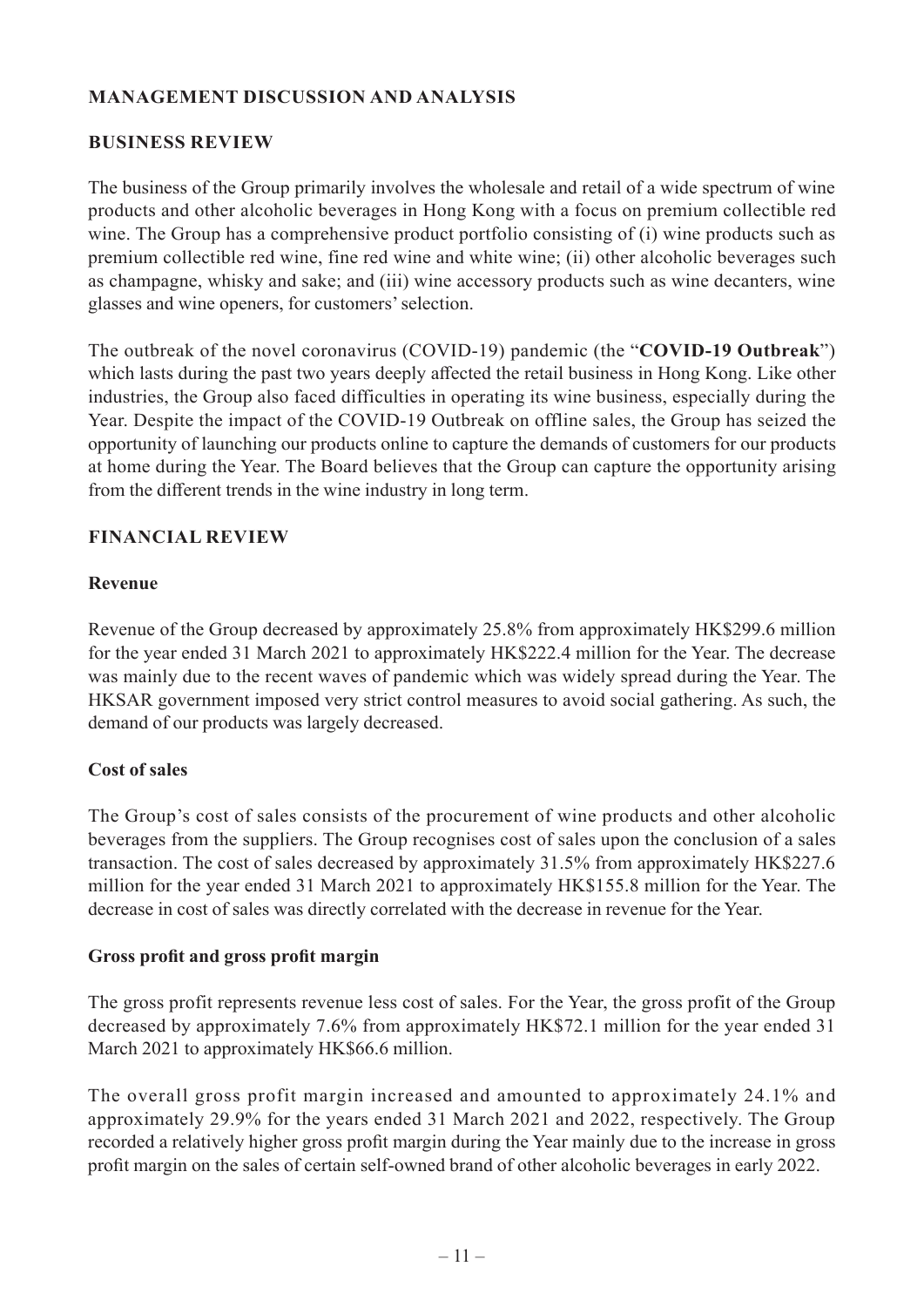## **Other income**

Other income of the Group consisted primarily of (i) bank interest generated from the bank balances and (ii) sundry income. Other income slightly increased from approximately HK\$3.1 million for the year ended 31 March 2021 to approximately HK\$3.4 million for the Year, which was mainly contributed by the income derived from provision of services.

## **Other Gains and Losses, Net**

The Group recorded net losses of approximately HK\$0.1 million and approximately HK\$0.5 million for the years ended 31 March 2022 and 2021, respectively.

The net gains or losses mainly consisted of net exchange gains or losses arising from the foreign currency fluctuations in respect of the foreign currency denominated trust receipt loans for the settlement of wine product purchased from the overseas suppliers.

## **Selling and distribution expenses**

Selling and distribution expenses of the Group increased from approximately HK\$15.1 million for the year ended 31 March 2021 to approximately HK\$16.9 million for the Year. This increase was primarily attributable to the absence of the rental concession granted by the landlords of the retail stores in light of the COVID-19 Outbreak during the Year.

## **Administrative expenses**

Administrative expenses of the Group increased from approximately HK\$20.2 million for the year ended 31 March 2021 to approximately HK\$23.6 million for the Year. This increase was primarily attributable to an increase in legal and professional fees.

## **Finance costs**

Finance costs decreased by approximately 52.9% from approximately HK\$5.7 million for the year ended 31 March 2021 to approximately HK\$2.7 million for the Year. This decrease was primarily attributable to the decrease in the trust receipt loans raised during the Year.

#### **Income tax expense**

Income tax expense of the Group decreased by approximately 17.2% from approximately HK\$6.8 million for the year ended 31 March 2021 to approximately HK\$5.7 million for the Year. The decrease was mainly attributable to the decrease of estimated assessable profit for the Year compared against the year ended 31 March 2021.

## **Profit and Total Comprehensive Income for the Year attributable to owners of the Company**

For the reasons mentioned above, profit and the total comprehensive income attributable to the owners of the Company for the Year amounted to approximately HK\$21.2 million (2021: approximately HK\$27.6 million).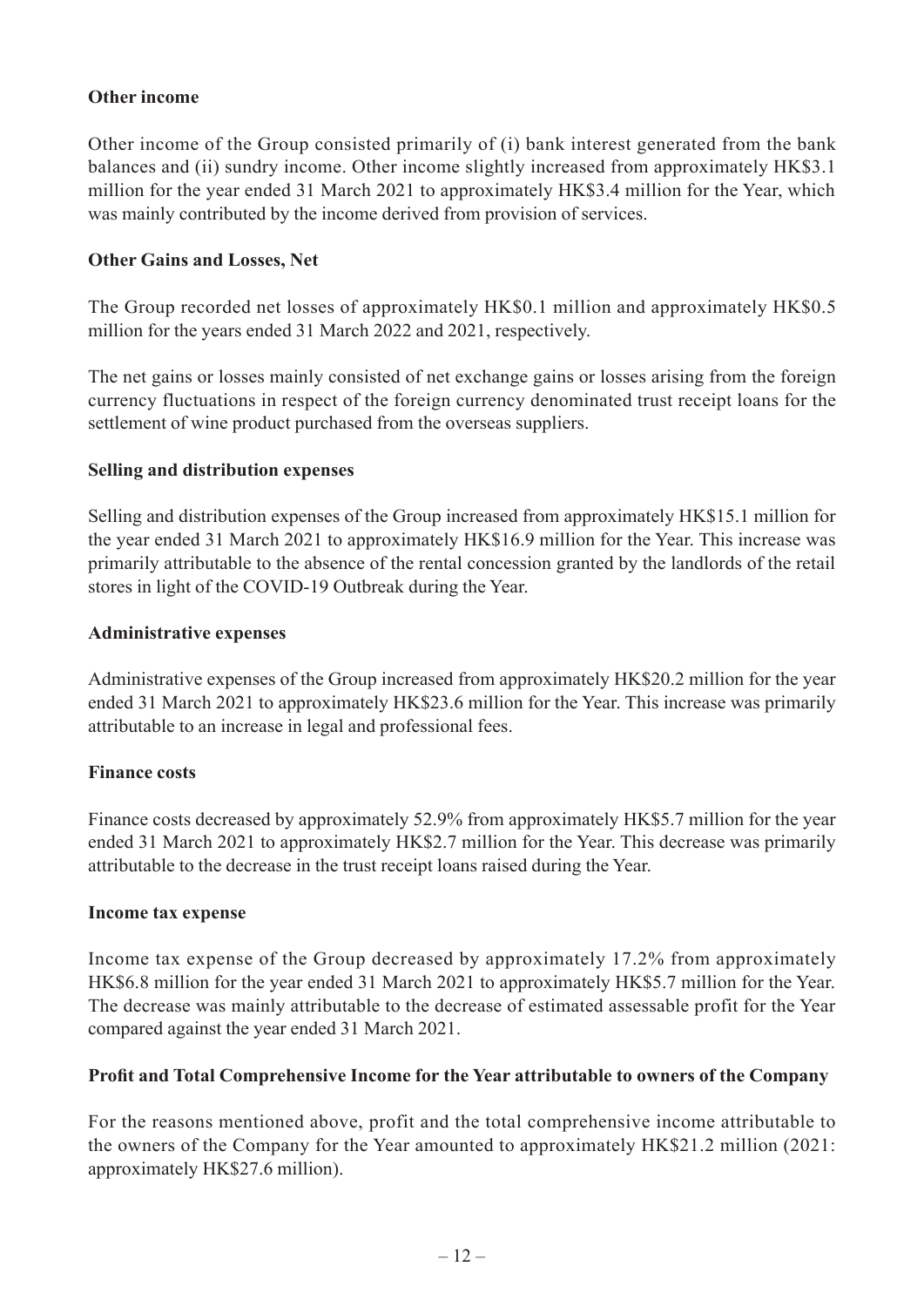# **Dividend**

The Board does not recommend the payment of a final dividend to the shareholders of the Company for the Year (2021: nil).

## **CLOSURE OF REGISTER OF MEMBERS**

For determining the entitlement to attend and vote at the annual general meeting of the Company ("**AGM**") to be held on Friday, 12 August 2022, the register of members of the Company will be closed from Wednesday, 10 August 2022 to Friday, 12 August 2022, both days inclusive, during which period no transfer of Shares will be effected. In order to be eligible to attend and vote at the AGM, all transfers documents accompanied by the relevant share certificates must be lodged with the Company's branch share registrar and transfer office in Hong Kong, Tricor Investor Services Limited, at Level 54, Hopewell Centre, 183 Queen's Road East, Hong Kong for registration not later than 4:30 p.m. on Tuesday, 9 August 2022.

# **LIQUIDITY AND FINANCIAL RESOURCES**

During the Year, the Group's operation and capital requirements were financed principally through a combination of cash flow generated from the operating activities, bank borrowings and a mortgage loan. As at 31 March 2021 and 2022, the Group had net current assets of approximately HK\$215.9 million and approximately HK\$96.8 million, respectively, including bank balances and cash of approximately HK\$46.8 million and approximately HK\$5.8 million respectively. The Group's current ratio (current assets divided by current liabilities) decreased from approximately 2.8 as at 31 March 2021 to approximately 1.6 as at 31 March 2022 mainly due to the inclusion of a mortgage loan to current liabilities, in accordance with the demand clause in the loan agreement.

Gearing ratio is calculated by dividing total borrowings (including bank borrowings and lease liabilities) by total equity as at the end of the Year. The Group's gearing ratio were approximately 41.6% and approximately 53.4% as at 31 March 2021 and 2022, respectively.

## **TREASURY POLICIES**

The Group adopts prudent treasury policies. The Group's management performs an ongoing credit evaluation of the financial conditions of the customers in order to reduce the Group's exposure of credit risk. In addition to these ongoing credit evaluations, the Board closely monitors the Group's liquidity position to ensure that the liquidity structure of the Group's assets, liabilities and commitments can meet its funding requirements.

## **COMMITMENTS**

The Group's capital commitments were primarily related to the purchase of property and equipment which amounted to approximately HK\$0.1 million as at 31 March 2021 and approximately HK\$0.2 million as at 31 March 2022.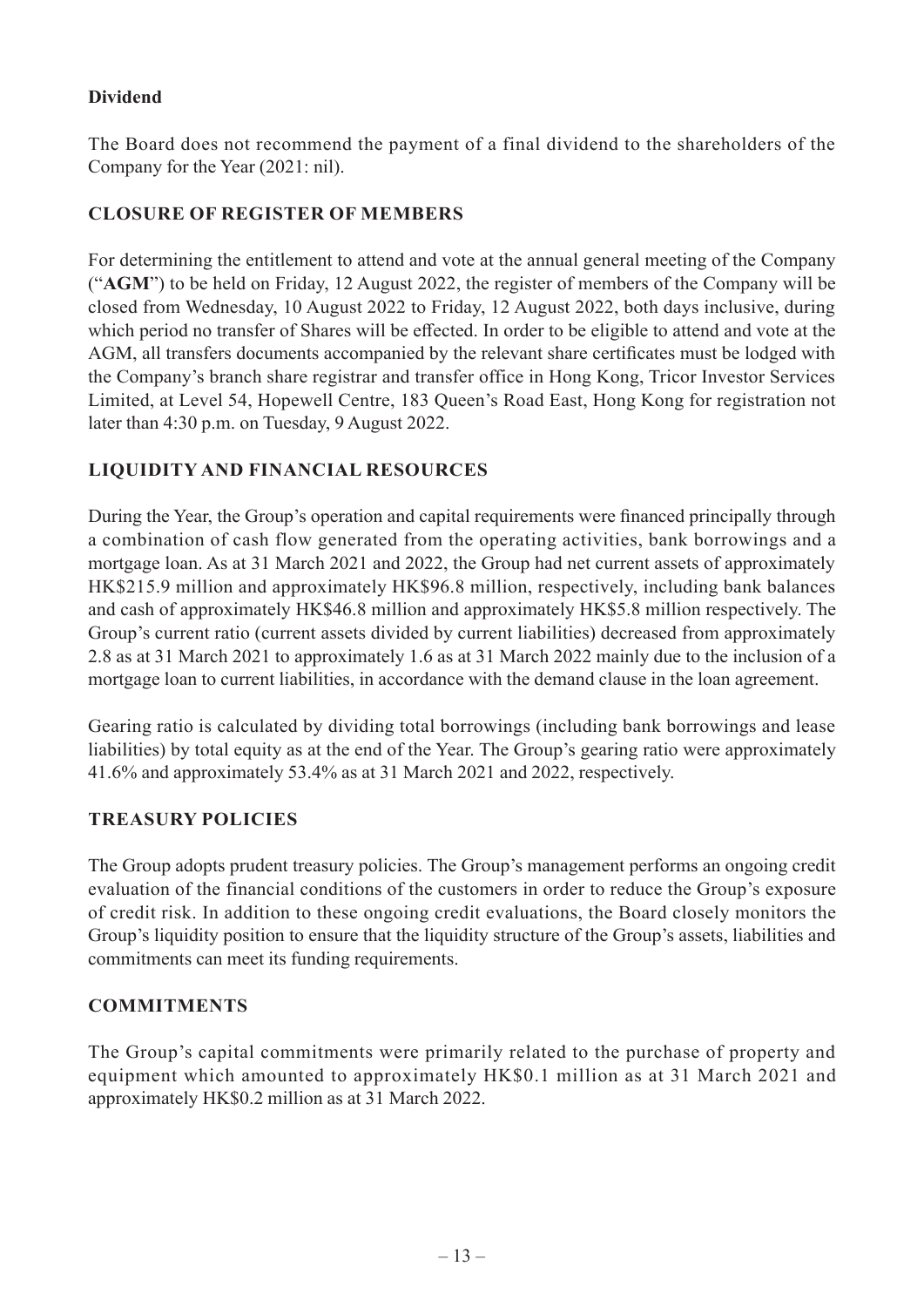# **CAPITAL STRUCTURE**

There has been no changes in the capital structure of the Group during the Year. The share capital of the Company only comprises of ordinary shares.

As at 31 March 2022, the Company had 400,000,000 shares in issue.

# **SIGNIFICANT INVESTMENTS**

As at 31 March 2022, there were no significant investments held by the Group.

# **MATERIAL ACQUISITIONS OR DISPOSALS OF SUBSIDIARIES, ASSOCIATES OR JOINT VENTURES**

As at 31 March 2022 and up to the date of this announcement, the Group did not have any material acquisition or disposals of subsidiaries, associates or joint ventures.

# **PURCHASE, SALE OR REDEMPTION OF LISTED SECURITIES OF THE COMPANY**

During the Year and up to the date of this announcement, neither the Company nor any of its subsidiaries have purchased, sold or redeemed any listed securities of the Company.

# **FUTURE PLANS FOR MATERIAL INVESTMENTS AND CAPITAL ASSETS**

Save as those disclosed in the prospectus of the Company dated 29 December 2017 (the "**Prospectus**"), the Group currently has no other plan for material investments and capital assets.

# **CONTINGENT LIABILITIES**

The Group did not have material contingent liabilities as at 31 March 2021 and 2022.

# **FOREIGN EXCHANGE EXPOSURE**

The Group is subject to relatively larger exposure to foreign currency risk as the Group had foreign currency denominated trust receipt loans for the settlement of the wine product purchases from suppliers outside of Hong Kong. The Group's exposure to foreign currency risk may affect the results of operations and financial position.

The Group recognises the importance of managing the foreign currency exchange risk exposure. To this end, the Group has ceased holding any pledged bank deposits in foreign currencies since October 2016.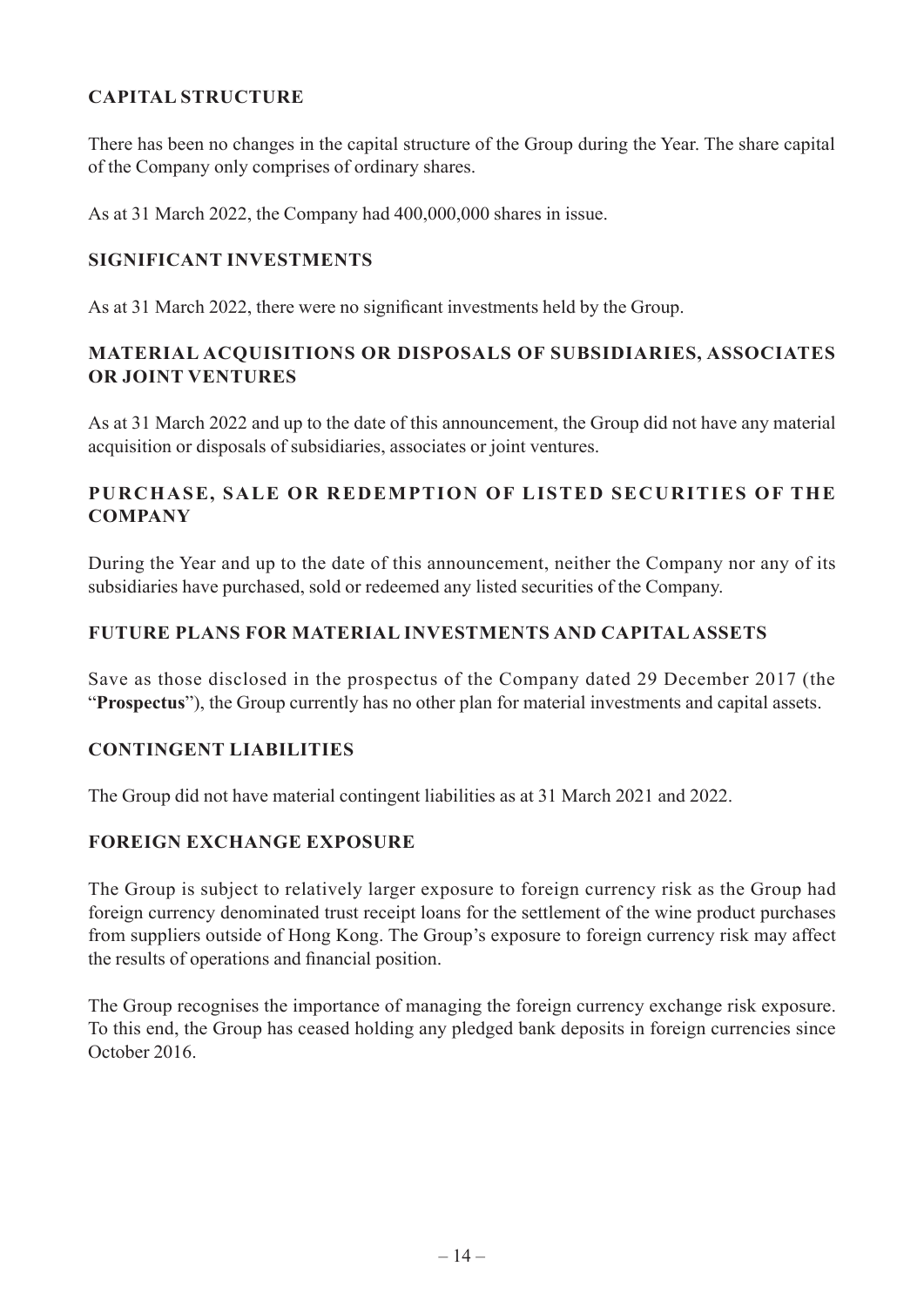The finance and accounts team of the Group is in charge of implementing the internal control measures on foreign currency risk. This team monitors the exposure to foreign currency risk with reference to, among other things, (i) the monthly and annual cash flow forecasts; (ii) historical cash flows; (iii) actual receivables; (iv) sales orders; (v) payables; (vi) purchase orders; and (vii) the potential hedging plans. In respect of the purchases denominated in foreign currencies, the Group manages the associated foreign currency exchange risk exposure by closely monitoring the movement of foreign currency exchange rates and performing regular reviews of the net foreign exchange exposure. The Group has established a tracking and reporting system which records the latest exchange rate fluctuation information to enable the Group to effectively monitor the exposure to exchange rate risks and adjust the procurement strategy accordingly. For example, if there is an appreciation in EUR, the Group may choose to procure French red wine products from suppliers in the United Kingdom or Switzerland instead of France to minimise the foreign currency risk exposure. The Group does not currently have a foreign currency hedging policy. In the event of any change in circumstances leading the Group to believe that the exposure to foreign currency risk has heightened, the Group will, upon approval by the Company's investment management committee, implement necessary measures and policies to manage such risk, for example by entering into foreign currency hedging transactions.

# **EMPLOYEES AND REMUNERATION POLICIES**

The total number of employees were 52 and 45 as at 31 March 2021 and 2022, respectively. The Group's standard remuneration package includes base salary, discretionary bonus, medical insurance and contributions to retirement schemes. For the years ended 31 March 2021 and 2022, the Group's total employee benefit expenses (including Directors' emoluments) amounted to approximately HK\$13.7 million and approximately HK\$14.9 million, respectively.

Remuneration package is determined in light of the employees' qualification, position and seniority. To ensure the remuneration package remains competitive, the Group conducts annual assessment on each employee's remuneration package.

# **FUTURE PROSPECTS**

The shares of the Company (the "**Shares**") were successfully listed on GEM on 12 January 2018 (the "**Listing Date**"). The Board considers that such public listing status on the Stock Exchange is beneficial to the Company and the shareholders as a whole as the listing status on the Stock Exchange is a complementary way of advertising the Group which reinforces the corporate profile and market recognition. In addition, the creditworthiness will be enhanced from the suppliers' perspective, which may in turn allow the Group to have greater bargaining power over negotiations to bargain for longer trade and credit terms. It also enables the Group to gain direct access to the capital market to raise funds for future expansion.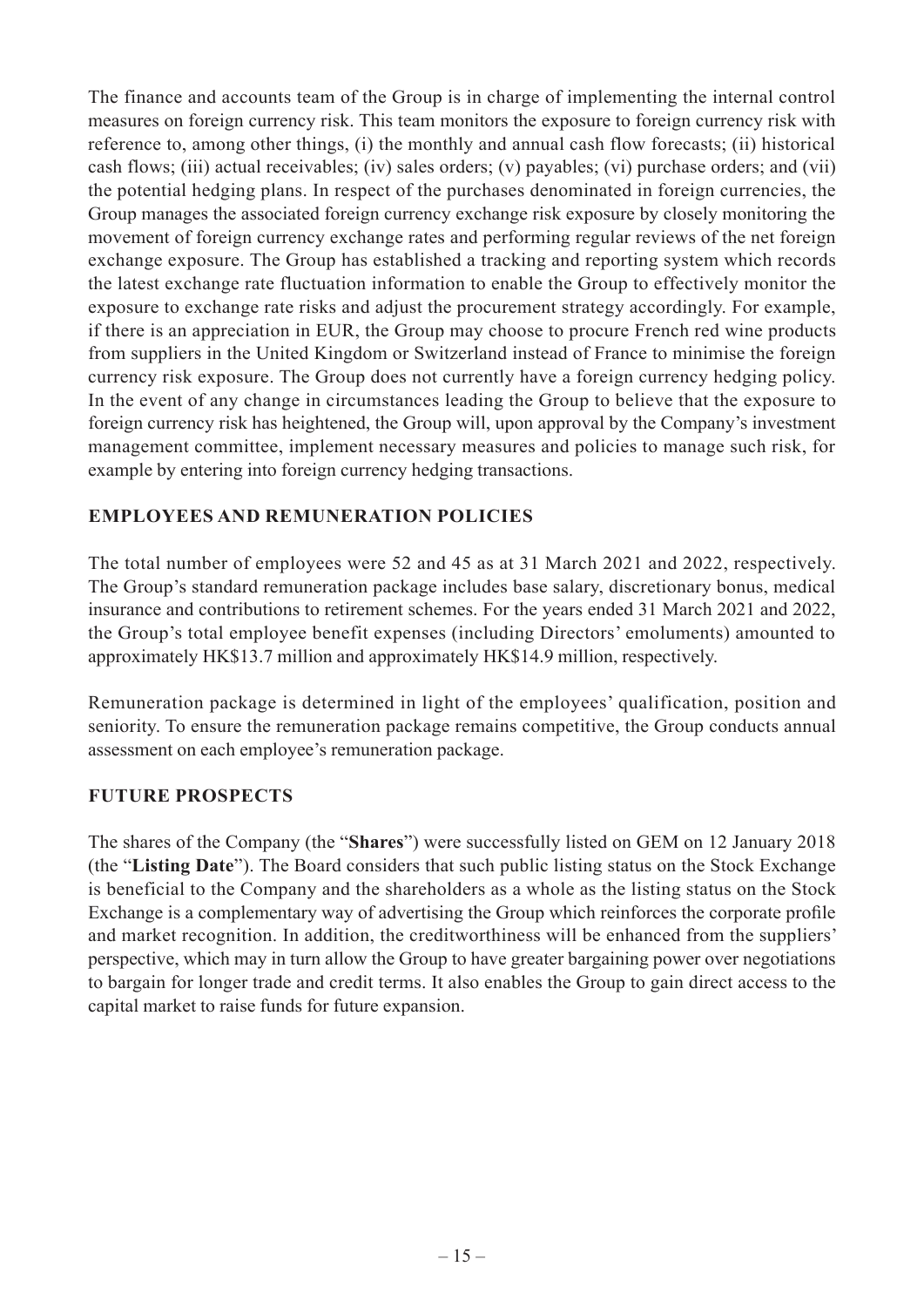During the Year, the Group has made steady progress in refining and expanding its business, putting more emphasis on increasing storage capacity for its products, diversifying and creating new sales channels and expanding its business geographically. Apart from leasing a warehouse in Kwai Chung, on 17 December 2021, the Group has completed the acquisition of a property in Kwun Tong as its self-owned warehouse with an aim to increase storage of its products. Further, taking into account the continuing growth potential of e-commerce in recent years and to diversify the Group's income streams as well as to achieve a synergy effect with its existing businesses, the Group also (i) successfully implemented its e-commerce platform; and (ii) developed and launched an online auction platform in order to further enhance sales of the Group's fine and luxury wine (i.e. red wine with selling prices at or above HK\$10,000 per bottle). These new sales channels may ultimately enhance the financial performance of the Group. During the Year, the Group has also expanded its business geographically by setting up an office in Shanghai, the PRC, to promote its products and expand its sales network through various marketing and sales activities including wine dinners, master classes, wine trips and excursions. The Group believes that the aforesaid developments will optimise the business portfolio of the Group and bolster a sustainable and healthy performance of the Group in the long run.

The Group has been closely monitoring the development of the COVID-19 Outbreak and will take a prudent approach and adjust its business strategies to face the challenges and uncertainties. The Government of the HKSAR has relaxed the social distancing measures since late April 2022 and allowing catering premises to accommodate eight persons at most per table in May 2022. The Group is well equipped to capture the opportunity from the relaxation of the control measures. In addition, in light of the COVID-19 Outbreak, the Board also resolved to change the use of the unutilised net proceeds of approximately HK\$2.1 million to general working capital in order to effectively meet the financial needs of the Group and enhance the flexibility in financial management of the Company. For further details, please refer to the announcement of the Company dated 10 June 2022.

# **LOAN AGREEMENTS WITH COVENANT RELATING TO SPECIAL PERFORMANCE OF THE CONTROLLING SHAREHOLDERS**

On 10 March 2021, Wine's Link Limited ("**Wine's Link**"), a wholly-owned subsidiary of the Company, as borrower; Hang Seng Bank Limited ("**Lender A**"), as lender; and the Company as guarantor, entered into a banking facility letter (the "**Facility Letter A**"). This Facility Letter A comprises a revolving loan facility, a credit facility and a corporate credit card, with a maximum facility of HK\$50,000,000, HK\$30,000,000 and HK\$100,000, respectively, which are agreed to be made available by the Lender A to Wine's Link on the terms and conditions contained therein and subject to, among others, review by the Lender A at any time and the Lender A's overriding right of repayment on demand, including the right to call for cash cover on demand for prospective and contingent liabilities.

Pursuant to the Facility Letter A, the Company shall procure Ms. Wong Chi Lou Shirley ("**Ms. Shirley Wong**") Ms. Shirley Wong and Mr. Ting Chi Wai Roy ("**Mr. Roy Ting**") Mr. Roy Ting to continue to be the single largest shareholder and jointly hold not less than 50% beneficial interest of the Company.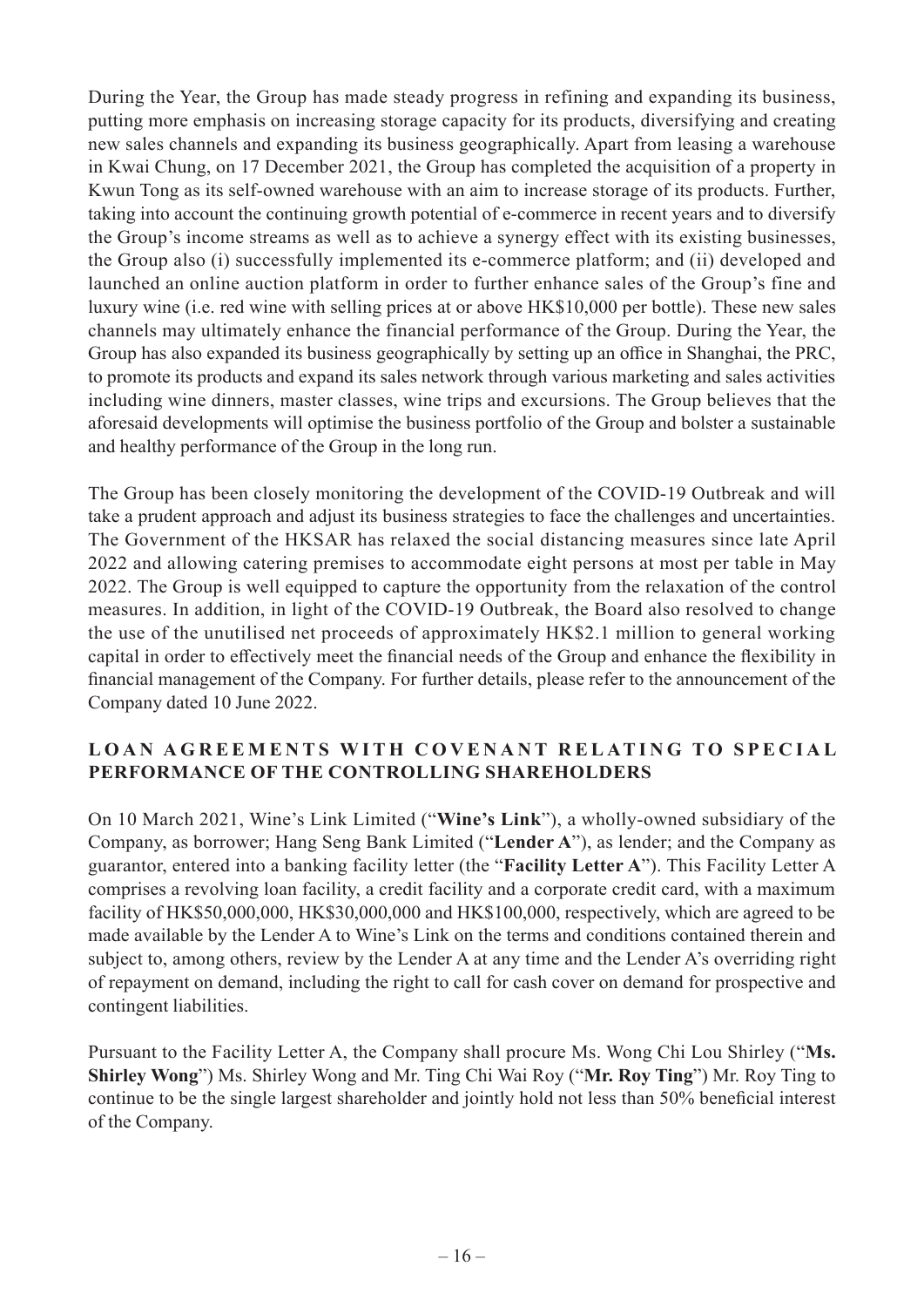As at the date of this announcement, Ms. Shirley Wong and Mr. Roy Ting, by virtual of their spousal relationship, together hold 70% interest to the Company.

Please refer to the announcement of the Company dated 12 March 2021 for more details.

On 26 November 2021, Wine's Link, as borrower; Chong Hing Bank Limited ("**Lender B**"), as lender; and the Company as guarantor, entered into a banking facility letter (the "**Facility Letter B**") to renew the banking facilities granted by the Lender B on 12 March 2021. This Facility Letter B is comprising of a trade facility, a term loan and an overdraft facility, with a maximum facility of HK\$48,000,000, HK\$20,000,000 and HK\$3,000,000, respectively, which are agreed to be made available by Lender B to Wine's Link on the terms and conditions contained therein and subject to, among others, review by the Lender B from time to time and the Lender B's overriding right of repayment on demand.

Pursuant to Facility Letter B, the Company shall procure Ms. Shirley Wong and Mr. Roy Ting, the controlling shareholders of the Company continue to be the single largest shareholder and jointly hold not less than 50% beneficial interest of the Company.

Please refer to the announcements of the Company dated 12 March 2021 and 26 November 2021 for more details.

# **COMPETING INTERESTS**

During the Year and up to the date of this announcement, none of the Directors or the controlling shareholders or substantial shareholders (as defined in the GEM Listing Rules) of the Company or their respective close associates (as defined in the GEM Listing Rules) were considered to have any interests in a business which competed or was likely to compete, either directly or indirectly, with the business of the Group and/or caused, or was likely to cause any other conflicts of interest with the Group.

# **NON-COMPETITION UNDERTAKING**

The Company confirms that the deed of non-competition (the "**Deed**") of each of Ms. Shirley Wong, Mr. Roy Ting, Shirz Limited and Sunshine Consultancy Company Limited (collectively, the "**Obligors**"), details of which were set out in the Prospectus, has been fully complied and enforced during the Year. The Company has obtained an annual written confirmation from each of the Obligors in relation to their compliance with the terms of the Deed and the independent nonexecutive Directors have reviewed the undertakings under the Deed and evaluated the effective implementation of the Deed during the Year. The Board also confirms that there are no other matters in relation to the aforesaid undertaking which should be brought to the attention of the shareholders and the potential investors of the Group.

# **DIRECTOR'S SECURITIES TRANSACTIONS**

The Company has adopted a code of conduct regarding Director's securities transactions on terms no less than the required standard of dealings set out in Rules 5.48 to 5.67 of the GEM Listing Rules. Having been made a specific enquiry by the Company, all Directors confirmed that they had complied with the required standard of dealings and code of conduct regarding securities transactions throughout the Year and up to the date of this announcement.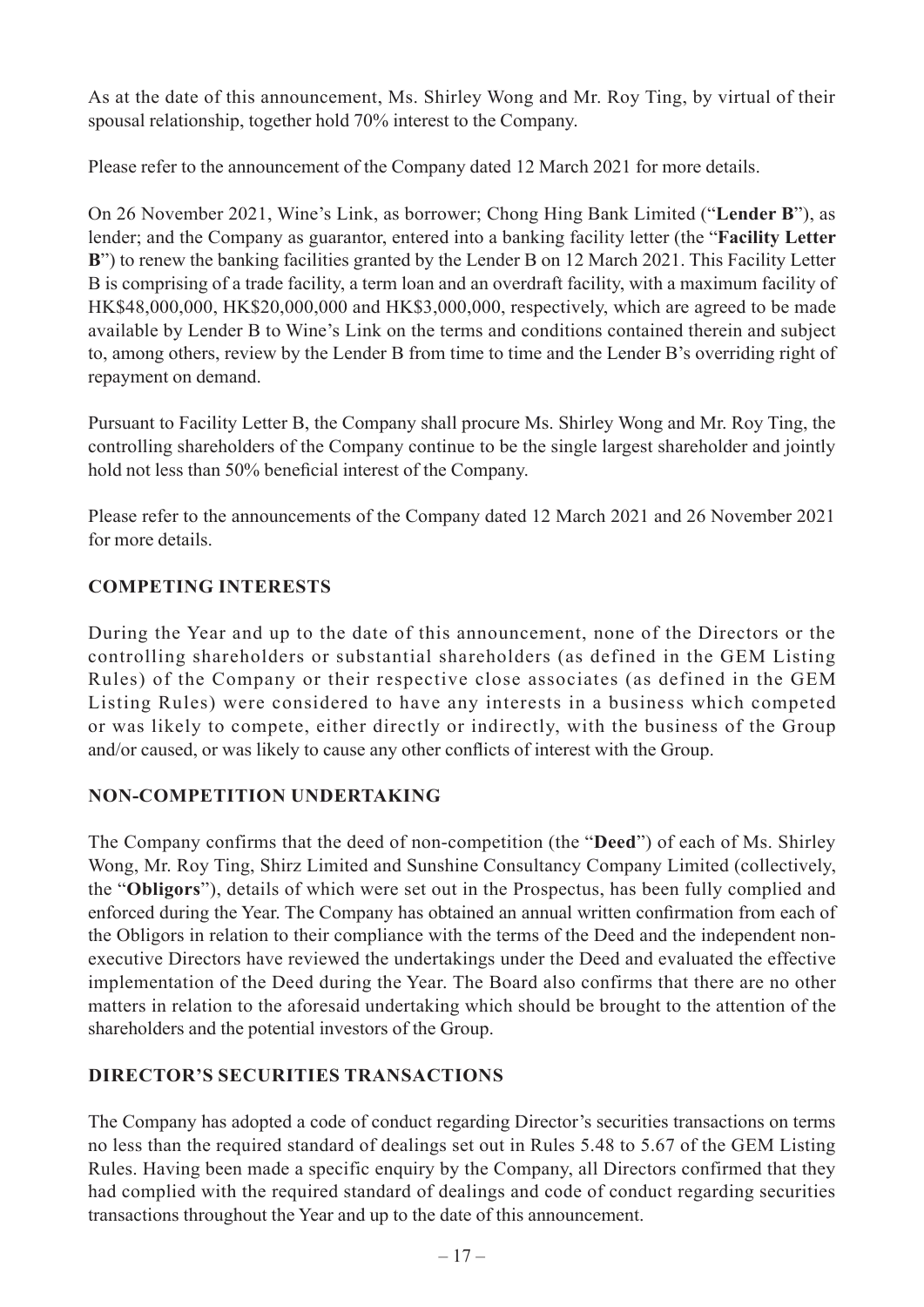## **Corporate Governance Practices**

The Company's corporate governance code is based on the principles of the Corporate Governance Code (the "**CG Code**") as set out in Appendix 15 of the GEM Listing Rules. The Company is committed to maintain high standards of corporate governance to safeguard interest of shareholders and ensure a quality board and transparency and accountability to shareholders.

The requirements under the new corporate governance code as set out in Appendix 15 of the GEM Listing Rules which came into effect on 1 January 2022 shall apply to the Company's corporate governance report for the financial year commencing on 1 January 2022.

The Company complied with all code provisions in the CG Code (the requirements under which are applicable to the Year) during the Year except for code provision C.1.8. The Company has not arranged appropriate insurance cover in respect of legal action against its directors during the Year. The Company is in the course of arranging Directors' and officers' liability insurance in accordance with the requirement under the CG Code.

## **Audit Committee**

The Company has set up an audit committee (the "**Audit Committee**") on 18 December 2017 with written terms of reference in compliance with Rule 5.29 of the GEM Listing Rules and paragraph C3 of the CG Code. The audited consolidated financial statements of the Group for the Year have been reviewed by the Audit Committee, which was of the opinion that the preparation of such results complied with the applicable accounting standards, the GEM Listing Rules and legal requirements, and adequate disclosures have been made.

## **Scope of work of ZHONGHUI ANDA CPA Limited**

The figures in respect of the Group's consolidated statement of financial position, consolidated statement of profit or loss and other comprehensive income, consolidated statement of changes in equity and the related notes thereto for the Year as set out in this announcement have been agreed by the Group's auditor, ZHONGHUI ANDA CPA Limited, to the amounts set out in the Group's audited consolidated financial statements for the Year. The work performed by ZHONGHUI ANDA CPA Limited in this respect did not constitute an assurance engagement in accordance with the Hong Kong Standards on Auditing, Hong Kong Standards on Review Engagements or Hong Kong Standards on Assurance Engagements issued by the Hong Kong Institute of Certified Public Accountants and consequently no assurance has been expressed by ZHONGHUI ANDA CPA Limited on this announcement.

> By order of the Board **Wine's Link International Holdings Limited Yeung Chi Hung** *Chairman and non-executive Director*

Hong Kong, 23 June 2022